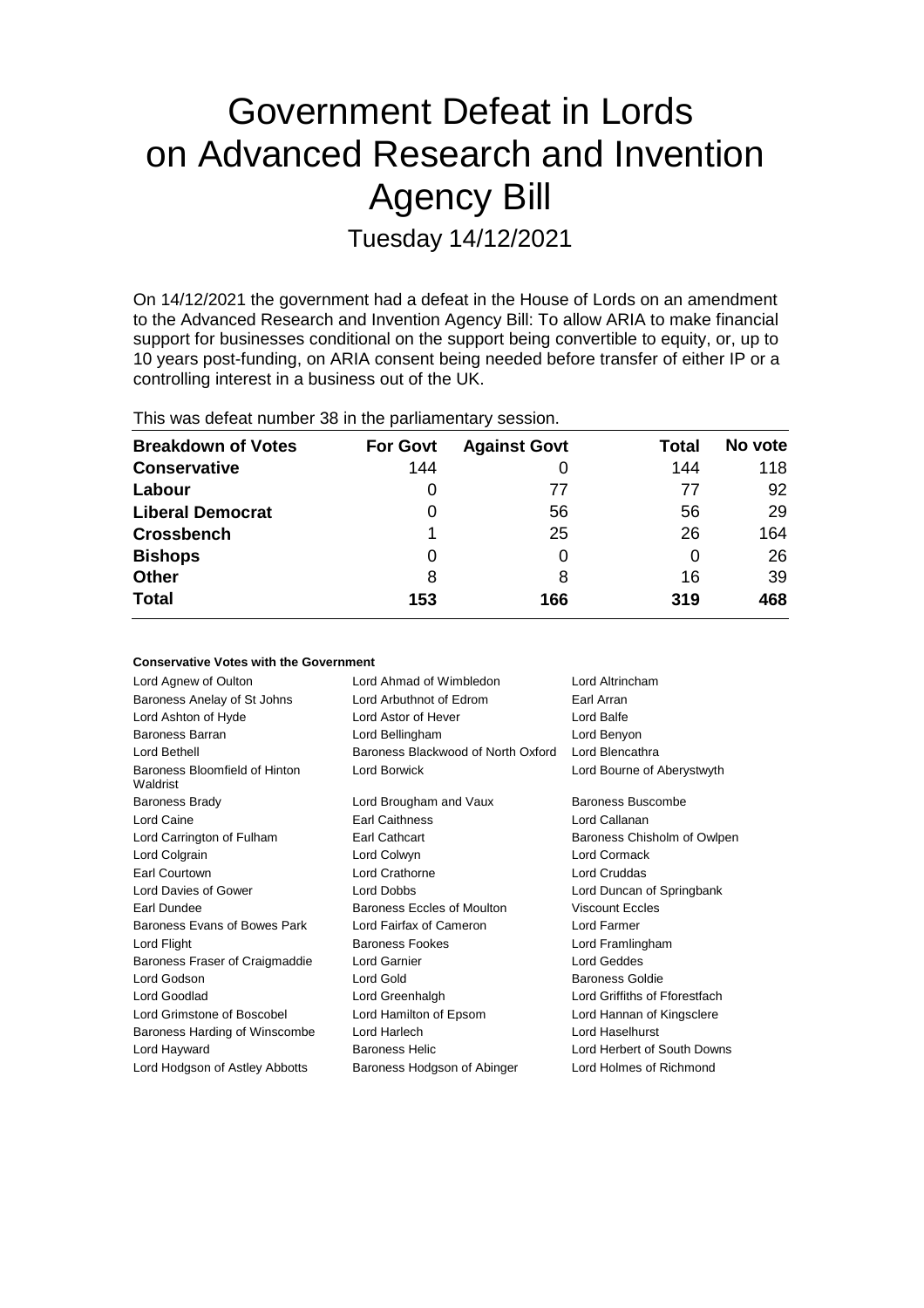Baroness Hooper Lord Horam Lord Howard of Lympne Lord Howard of Rising Lord Hunt of Wirral Lord James of Blackheath Baroness Jenkin of Kennington Lord Jopling Lord Kamall Lord Keen of Elie Lord Lamont of Lerwick Lord Lancaster of Kimbolton Lord Lang of Monkton **Lord Lansley** Lord Lansley **Lord Leigh of Hurley** Earl Lindsay **Lord Lingfield** Lord Dingfield **Lord Mancroft** Baroness Manzoor Lord Marland Lord Marlesford Baroness McIntosh of Pickering Lord McLoughlin Baroness Meyer Baroness Mobarik Baroness Morgan of Cotes Lord Moylan Lord Moynihan **Lord Nash** Baroness Neville-Jones Baroness Neville-Rolfe **Baroness Nicholson of Winterbourne** Baroness Noakes Lord Norton of Louth Lord O'Shaughnessy Lord Parkinson of Whitley Bay Baroness Pidding Lord Polak Lord Popat Lord Porter of Spalding Lord Price Lord Randall of Uxbridge Baroness Rawlings **Baroness Redfern Baroness Redfern Lord Risby** Lord Robathan Baroness Sanderson of Welton Lord Sandhurst Baroness Scott of Bybrook Baroness Seccombe Lord Selkirk of Douglas Baroness Shackleton of Belgravia Lord Sharpe of Epsom Lord Sheikh Lord Sherbourne of Didsbury Lord Shinkwin Lord Smith of Hindhead Lord Spencer of Alresford Lord Stewart of Dirleton Baroness Stowell of Beeston Lord Strathclyde Baroness Sugg Lord Suri Lord Taylor of Holbeach Viscount Trenchard Lord True Lord Tugendhat Lord Udny-Lister Lord Vaizey of Didcot Baroness Vere of Norbiton Baroness Warsi Lord Wei Lord Wharton of Yarm Baroness Williams of Trafford Lord Wolfson of Tredegar Baroness Wyld Lord Young of Cookham Viscount Younger of Leckie

#### **Conservative Votes against the Government**

#### **Labour Votes with the Government**

#### **Labour Votes against the Government**

Lord Adonis Lord Anderson of Swansea Lord Berkeley Baroness Blake of Leeds Baroness Blower Baroness Blower Lord Blunkett Lord Boateng **Lord Bradley** Cord Bradley **Lord Bragg** Lord Brooke of Alverthorpe Lord Browne of Ladyton Lord Campbell-Savours Baroness Chakrabarti Viscount Chandos Baroness Chapman of Darlington Lord Clark of Windermere Lord Coaker Lord Collins of Highbury Baroness Corston Lord Davidson of Glen Clova Lord Davies of Brixton Baroness Donaghy Baroness Drake Lord Dubs Lord Elder **Lord Foulkes of Cumnock** Baroness Golding Lord Hacking Viscount Hanworth Lord Harris of Haringey Baroness Hayman of Ullock Baroness Hayter of Kentish Town Baroness Healy of Primrose Hill Lord Hendy **Baroness Henig** Lord Hollick **Lord Hollick** Lord Howarth of Newport **Lord Hunt of Kings Heath** Baroness Jones of Whitchurch Lord Kennedy of Southwark Lord Khan of Burnley Lord Knight of Weymouth Baroness Lawrence of Clarendon Lord Layard Lord Lennie Lord Liddle Baroness Lister of Burtersett Baroness Mallalieu Lord Maxton Lord McConnell of Glenscorrodale Baroness McIntosh of Hudnall Lord McNicol of West Kilbride Baroness Merron Baroness Morris of Yardley Baroness Osamor Lord Ponsonby of Shulbrede Baroness Quin Lord Reid of Cardowan Baroness Ritchie of Downpatrick Lord Rooker Lord Rosser Baroness Sherlock Baroness Smith of Basildon Lord Snape Viscount Stansgate Baroness Thornton Lord Touhig **Lord Triesman** Lord Triesman **Lord Tunnicliffe** Lord Watson of Invergowrie **Lord Watts Baroness Wheeler**